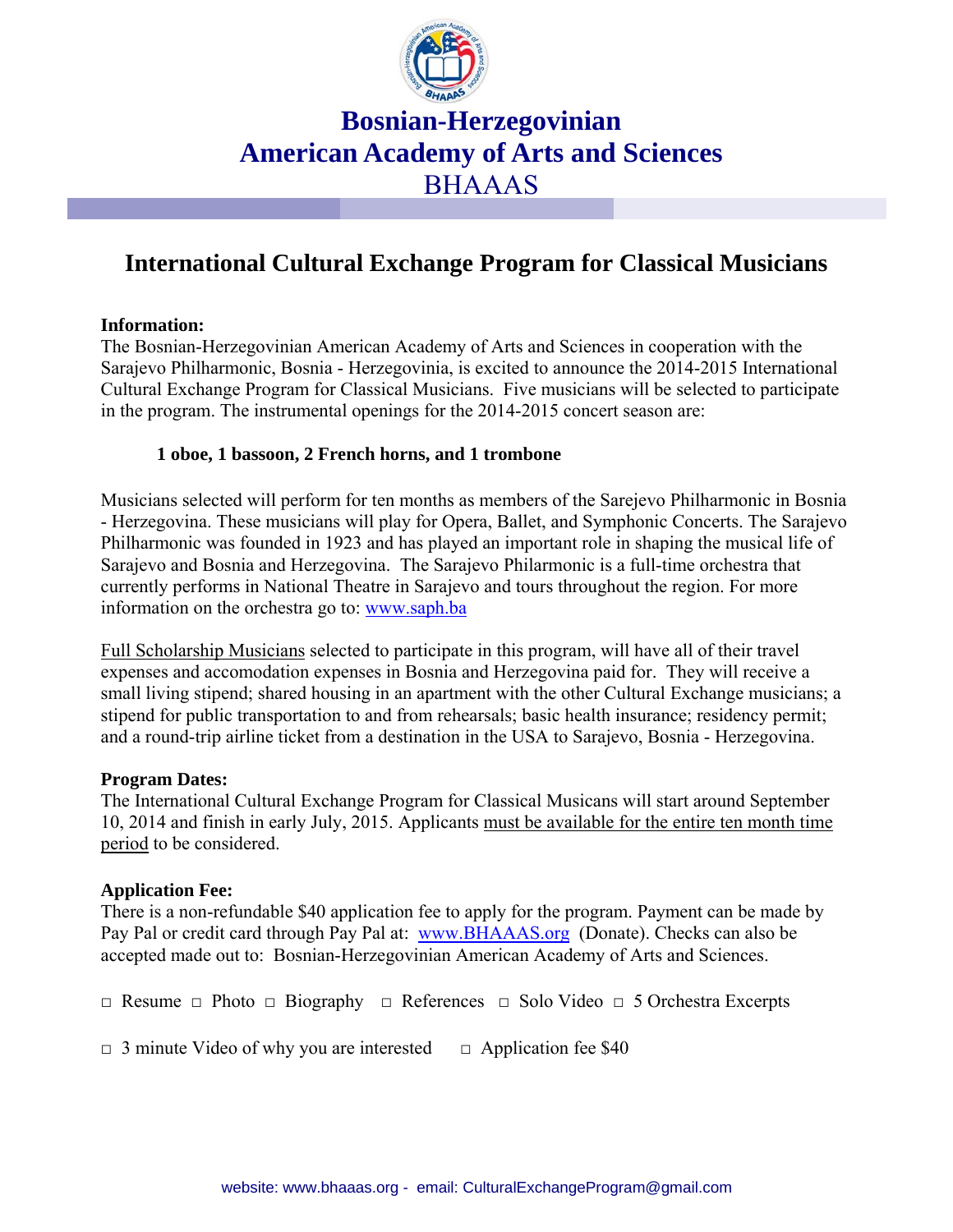### **Application:**

In order to be considered, the applicants must submit the following by email and with reference links to Diane Wittry, Artistic Director. Make sure that your name is clearly listed in the title of each attachment.

- 1) A short (1/3 page) biography in word format to be used for publicity.
- 2) A copy of your performance resume, not more than 2 pages (PDF)
- 3) A list of three character references and their phone and email information
- 4) A recent photo of you with your instrument (not more than 1 mg)
- 5) 3 Links to your music videos:
	- a) Video of you playing a movement of a solo piece (no piano accompaniment – no more than 5 minutes)
	- b) Video of you playing five excerpts selected from the list below
	- c) 3 minute Video of you talking about why you are interested in participating in this program

 We suggest you use either Vimeo, Facebook, or Dropbox, for posting your video. If there is a passward, please make sure that you email it with your materials and the links

Send attachment files to: CulturalExchangeProgram@gmail.com, Attention: Diane Wittry, Artistic Director. Make sure that your name is in the title of each of your attached files. Applications will be processed as soon as they arrive. For questions on the applications or auditions contact Diane Wittry directly at 908-432-5188.

**Early Priority Deadline**: Priority will be given to applicants who apply before March 30th, 2014.

#### **Final Deadline:**

Applications will be accepted until May 10th, 2014, but interested musicians are encouraged to send their materials as soon as possible since applications received after March 30th will be processed as they arrive, and the positions will be awarded to the best qualified instrumentalists who apply first.

#### **Notification:**

All applicants will be notified of their status by or before June 10, 2014. Finalists for the program will be determined by the Artistic Board of the Sarajevo Philharmonic with Director and Conductor, Samra Gulamovic.

**Questions:** Please email Diane Wittry at: CulturalExchangeProgram@gmail.com.

The International Cultural Exchange Progarm for Classical Musicians is sponsored by Bosnian-Herzegovinian American Academy of Arts and Sciences (BHAAAS) www.bhaaas.org. The project Directors for the program are: Eldin E. Karaikovic, MD, PhD, and Almer Imamovic, Classical Guitarist. The mission of the organization is to provide connections between Bosnian-Herzegovinian and scientists, musicians, artists, and professionals in North America to build bridges of cooperation. The Academy promotes the spirit of intellectual diversity and free exchange of ideas in the belief that knowledge is shareable wealth.